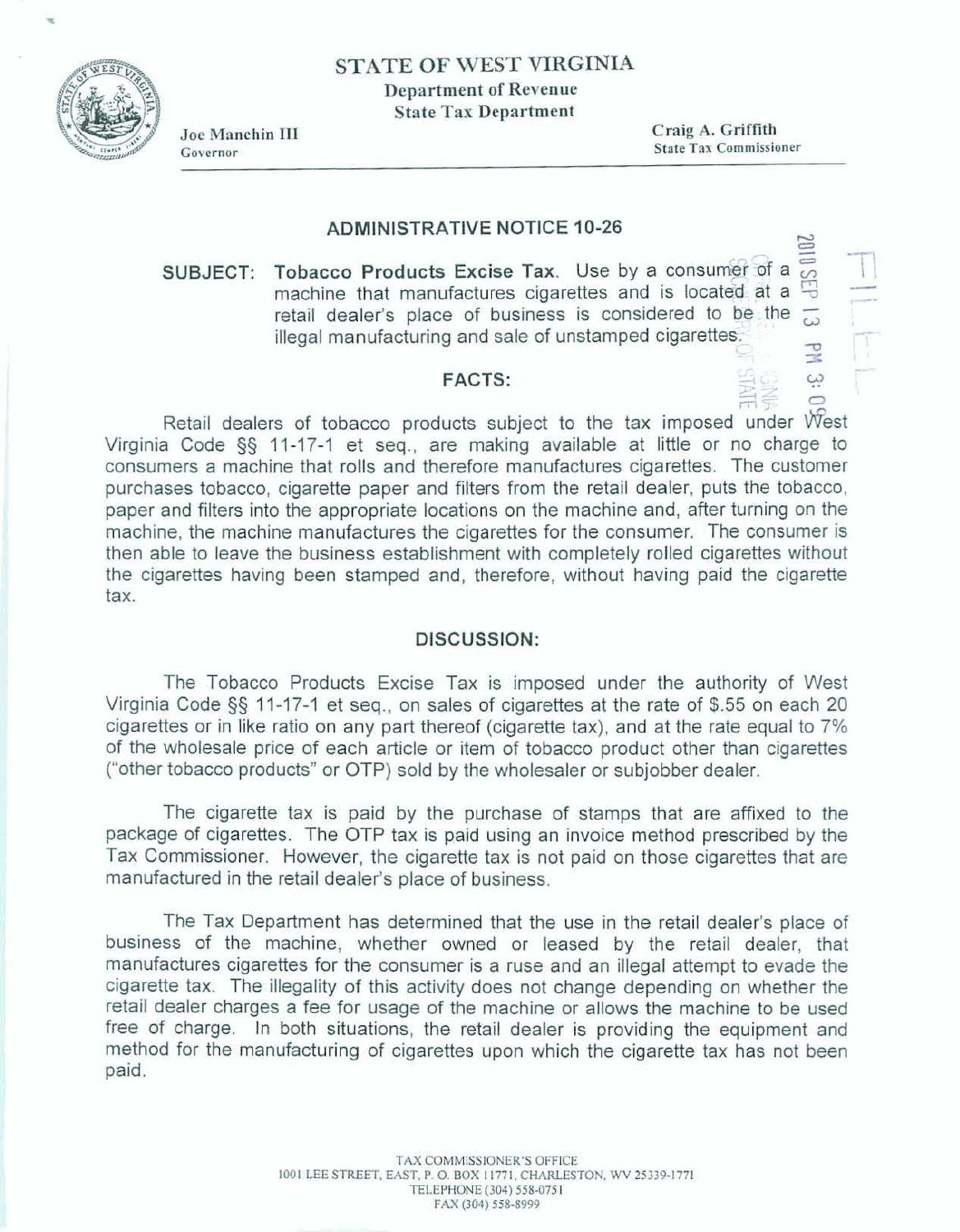Following are the specific violations occurring.

### West Virginia Code

§11-17-19a. Criminal penalties.

(a) Misdemeanor penalties. -- If any person commits any act set forth in this subsection, the person shall be guilty of a misdemeanor and, upon conviction thereof, shall be fined not less than one thousand dollars nor more than twenty-five thousand dollars, or imprisoned in a county or regional jail for not more than one year, or both fined and imprisoned. Each act constitutes a separate misdemeanor:

... (5) The person sells cigarettes in this state without there having been first affixed to each individual package of cigarettes the stamp or meter impression required to be affixed to the package by this article;

... (7) The person, being a retail dealer or subjobber in this state, has in his or her possession packages of cigarettes not bearing the stamps or meter impression required to be affixed to the package by this article;

... (13) The original wholesaler who purchases unstamped cigarettes or tax-not-paid other tobacco products from a manufacturer or other person fails to pay the excise tax imposed by this article and fails to affix the required stamps or meter impressions; . . .

(14) A person who is not a wholesaler of tobacco products, as defined in this article, has in his or her possession within this state more than twenty packages of cigarettes. that do not bear cigarette tax paid indicia of this state, stamps or meter impressions, or other tax-not-paid tobacco products, if the retail value of the tobacco products is more than thirty dollars for all tax-not-paid tobacco products. The possession shall be presumed to be for the purpose of evading the payment of the taxes imposed or due on the tobacco products;

(15) The person violates any of the provisions of this article or any lawful rule promulgated by the commissioner under authority of article ten of this code.

## \$1 1-17-19b. Certain tax-not-paid tobacco products declared contraband.

(a) Whenever the commissioner or any of the commissioner's authorized deputies, agents or employees, or any law-enforcement officer in this state, discovers any tobacco products subject to tax, as provided by this article, and upon which the tax has not been paid, as required by this article, the tobacco products shall thereupon be considered to be contraband, and the commissioner, or the commissioner's authorized deputy, agent or employee, or any law-enforcement officer in this state, may immediately seize and take possession of the tobacco products without a warrant, and the tobacco products and related property shall be forfeited to the state as provided in article seven, chapter sixty-a of this code.

(b) Seizure of contraband shall not be considered to relieve any person from fine or imprisonment, as provided in section nineteen-a of this article, for any of the offenses set forth in said section.

#### \$47-25-6. Penalties.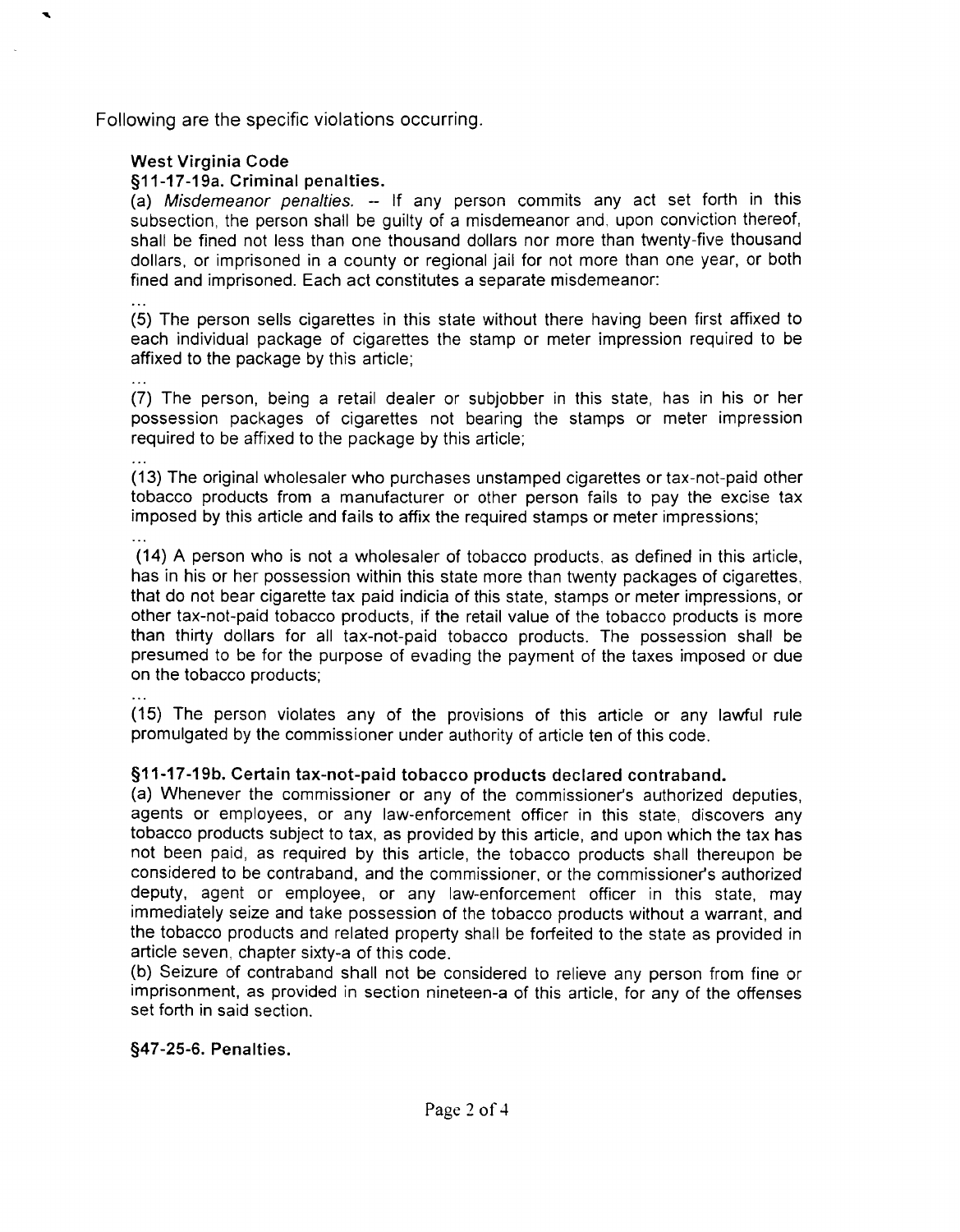... (b) A retail dealer who knowingly sells or offers to sell cigarettes in violation of section three of this article is subject to a civil penalty not to exceed \$100 for each pack of the cigarettes sold or offered for sale: Provided, That in no case shall the penalty against that retail dealer exceed \$25,000 for sales or offers to sell during any thirty-day period.

(e) In addition to any other remedy provided by law, the State Fire Marshal or the State Tax Commissioner may file an action in circuit court for a violation of this article. including petitioning for injunctive relief against any manufacturer. importer, wholesale dealer, retail dealer, agent or any other person or entity to enjoin that entity from selling, offering to sell, or affixing tax stamps to any cigarette that does not comply with the requirements of this article, or to recover any costs or damages suffered by the state because of a violation of this article, including enforcement costs relating to the specific violation and attorney's fees. Each violation of this article or of rules promulgated under this article constitutes a separate civil violation for which the State Fire Marshal or the State Tax Commissioner may obtain relief. Upon obtaining injunctive relief under this section, the State Fire Marshal or the State Tax Commissioner shall provide a copy of the judgment to all wholesale dealers and agents to which the cigarette has been sold.

(f) Whenever any law-enforcement personnel or duly authorized representative of the State Tax Commissioner discovers any cigarettes for which no certification has been filed as required by section four of this article or that have not been marked in the manner required by section five of this article, they may seize and take possession of the cigarettes. The cigarettes shall be forfeited to the state. The State Tax Commissioner shall destroy any cigarettes seized pursuant to this section: Provided, That prior to the destruction of any cigarette seized pursuant to these provisions, the true holder of the trademark rights in the cigarette brand may inspect the cigarette.

We also note that West Virginia Code § 47-25-4 requires the manufacturer to provide specific certifications relating to the propensity of cigarette paper to burn in a specific manner. No certifications have been provided that the cigarette paper sold by retail dealers in conjunction with the above described manufacturing operations satisfies the requirements of West Virginia Code §§ 47-25-1 et seg.

The West Virginia law recognizes traditional consumer use of tobacco and rolling papers in the context of "roll your own cigarettes," and the law classifies this type of tobacco use by the individual consumer as an OTP for purposes of the other tobacco products excise tax.

Given the statutory classification of roll your own tobacco as an OTP, this Administrative Notice does not apply to use of simple one at a time hand rolling machines intended to allow a single roll-your-own cigarette to be made by an individual smoker for immediate consumption by the smoker - such as pocket rollers, handheld rollers and cigarette rolling machines designed for use by the individual consumer in the home, which are in fact used in the home or in a place other than a tobacco retailer's place of business.